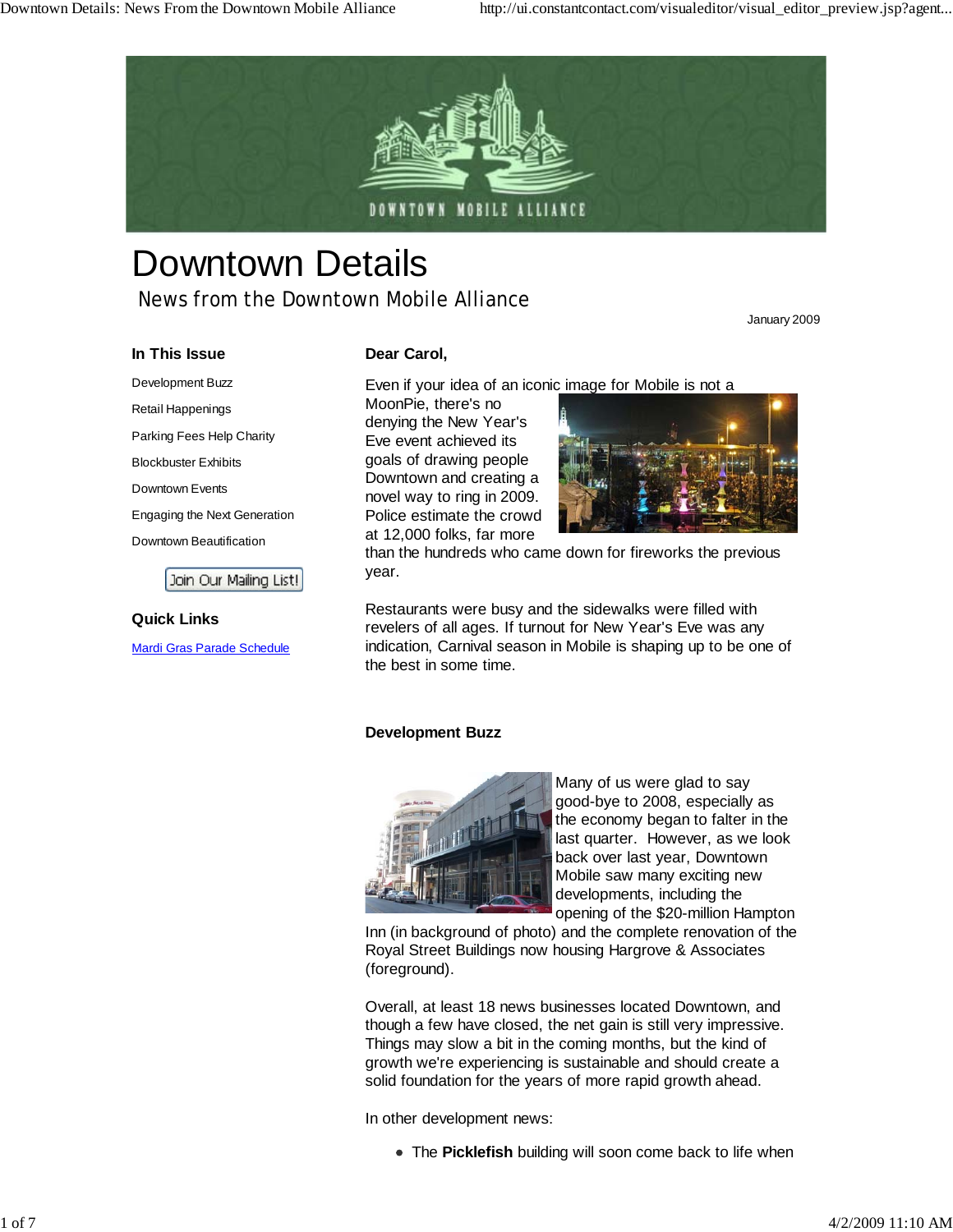an award-winning restaurant from Pensacola expands into our market. Look for a grand opening sometime before Mardi Gras.

- The lobby of the **Regions Bank** building on St. Joseph Street is undergoing an extensive renovation to the tune of almost \$500,000.
- 51 Conception Street LLC, the new owner of the former **Parkside Home and Garden** building, has purchased the parking lot at the corner of Conception and Conti Streets. Plans are for the generic surface lot to be improved with landscaping and attractive fencing.
- Though we hate the see Paymaster closing its doors, we welcome a Downtown branch of **Commonwealth Bank** in its space at 200 St. Joseph Street. A Paymaster USA window still be available in the bank line.
- The accounting firm of **Mostellar & Shreve** is moving from Midtown to offices in the Landmark Square building at 169 Dauphin Street.
- Photographer Keegan Rabon has opened up a studio at 164 St. Emanuel Street in Fort Conde Village. Also, the ambitious renovation of the **Spear-Barter House** in the Village is nearing completion.

## For Available Property

# **Retail Happenings**

**Shopping, Dining and Entertainment News**

Night time diners in Mobile have some new options, just in time for the increased evening traffic during Mardi Gras. Tony Moore at Spot of Tea at 310 Dauphin Street is adding evening service to the long-time lunch hot spot. The menu at **After 5** features Gulf Coast classics in an elegant atmosphere complete with a grand piano.



In other dining/retail news:

**SAVOR...Mobile** is now the official food and beverage provider for the Arthur Outlaw Convention Center. The food service division of SMG, SAVOR has been providing catering services to a wide range of facilities across the United States, Europe, and Mexico since 1983.

Upcoming live entertainment Downtown includes:

- **Veet's**:
	- Every Tuesday Jodyoke
	- Every Wed. through Sunday Doug Previto & the Family Jewels (no cover)
- **The Soul Kitchen**:
	- Friday, January 23, Fly By Radio: post senior bowl party!! Doors: open at 9:30; showtime:11:00; \$8 at the door
	- Friday, January 30, Frontrange
		- Doors open at 9:30; showtime at 11:00; \$5 at the door
	- Saturday, January 31; Strange Design : Recreating Phish shows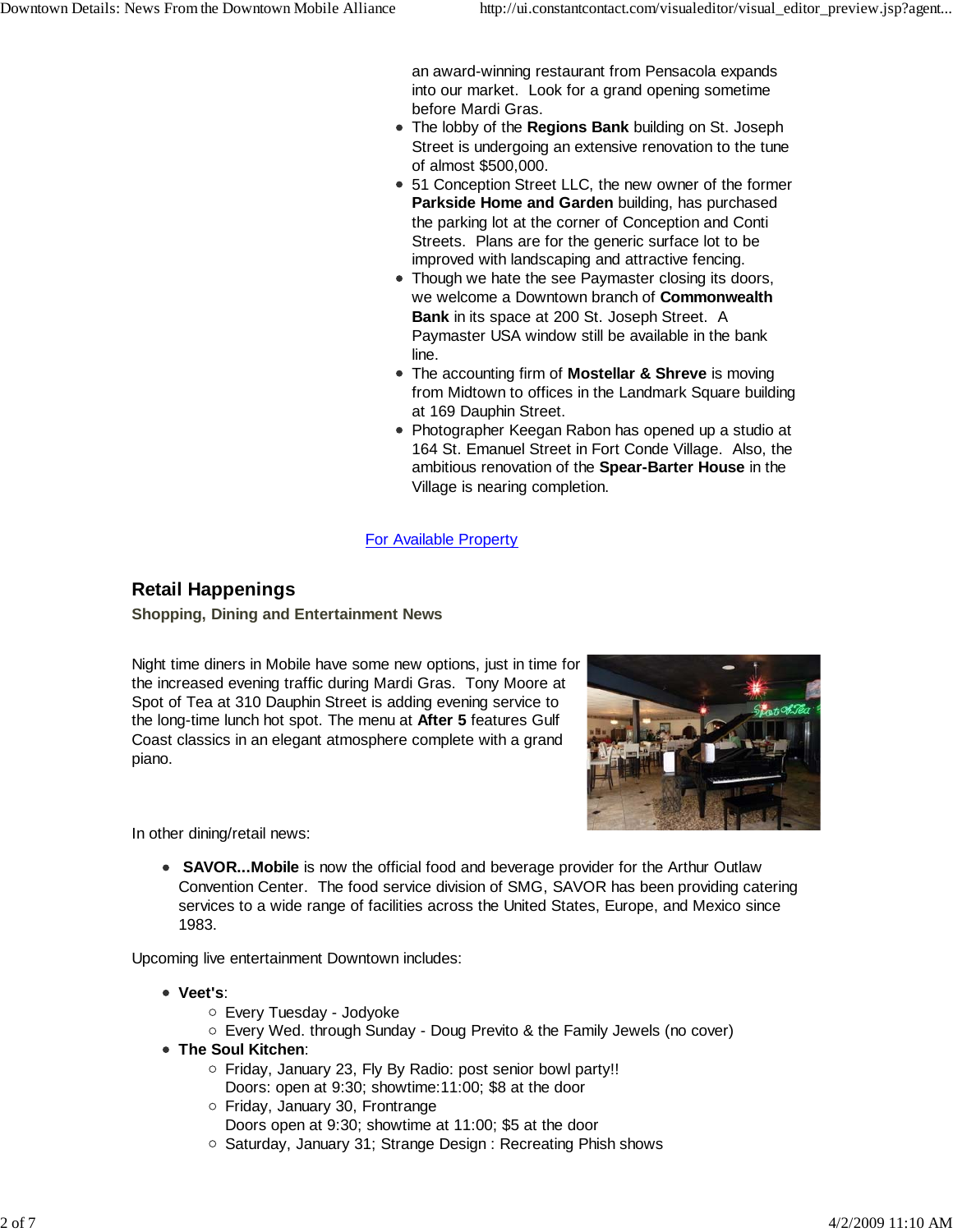| Doors open at 9:30, showtime at 11:00; \$7 at the door                 |
|------------------------------------------------------------------------|
| ○ Tuesday, February e; HOOBASTANK ------ w/ top of the orange opening- |
| w/ smash hit songs: "the reason" and "crawling in the dark"            |
| Doors open at 8:00, showtime at 9:00                                   |
| tickets are \$15 in advance. get them at:800.594.TIXX                  |
| www.soulkitchenmobile.com; the Mellow Mushroom (West Mobile)           |
| ○ Thursday, February 5 - Thriving Ivory --------tickets on sale NOW    |
| Doors open at 8:00, showtime at 9:00                                   |
| w/ openign acts: Company of Thieves and Barcelona                      |
| \$8 adv. \$10 at the door. get tickets at: www.soulkitchenmobile.com,  |
| 800.594.TIXX, Mellow Mushroon (West Mobile)                            |
| $\circ$ Friday, Feburary 6 - REHAB                                     |
| Doors open at 9:30, Showtime: 10:30                                    |
| Tickets are \$15 adv and \$18 day of (if avail). gte adv tickets at:   |
| soulkitchenmobile.com, 800.594.TIXX, Mellow Mushroom                   |
| ○ Saturday, Febuary 7 - Citizen Cope                                   |
| Doors: 9:00, showtime:1030                                             |

- Tickets are \$20 adv. and \$25 day of show. get adv tickets at: the Mellow Mushroom, 800.594.TIXX, www.soulkitchemobile.com
- o Friday, February 13, WRONGWAY Sublime tribute! \$8 at the door, doors open 9:30; showtime:11:00
- o Saturday, February 14 the 17th Floor Doors:9:30, showtime:11:00; \$10 at the door

## **Parking Patrons Help Charity at Christmas**



Plunking quarters into a parking meter is never fun, but when the money goes to help a worthy cause, the pain is somewhat eased. Over the holidays, the **City of Mobile and Central Parking** worked together to arrange for money deposited into the meters around Cathedral and Bienville Squares to be donated to McKimmie Place, a shelter for homeless women. A check will be presented at the City Council Meeting on January 27th.

**Two Major Exhibits Open in Downtown Mobile**



**My BodyWorks opens at the Gulf Coast Exploreum January 19th**, giving visitors a dramatic, hands-on approach to health and wellness.

Hold a beating holographic heart in the palm of your hand. Perform virtual cardiac surgery in the Ernest G. DeBakey Virtual Surgery where the slightest touch of your fingers will determine the patient's outcome. Seal blood vessels with laser beam technology. Discover the everyday miracles our bodies perform in the most advanced human health hall in the United States, My BodyWorks.

The Exploreum's NEW 6,500 square foot gallery is packed with leading-edge exhibits, including a 12-foot tall realistic beating heart and a fully functioning health and biology lab where visitors can perform experiments and learn more about the science of life.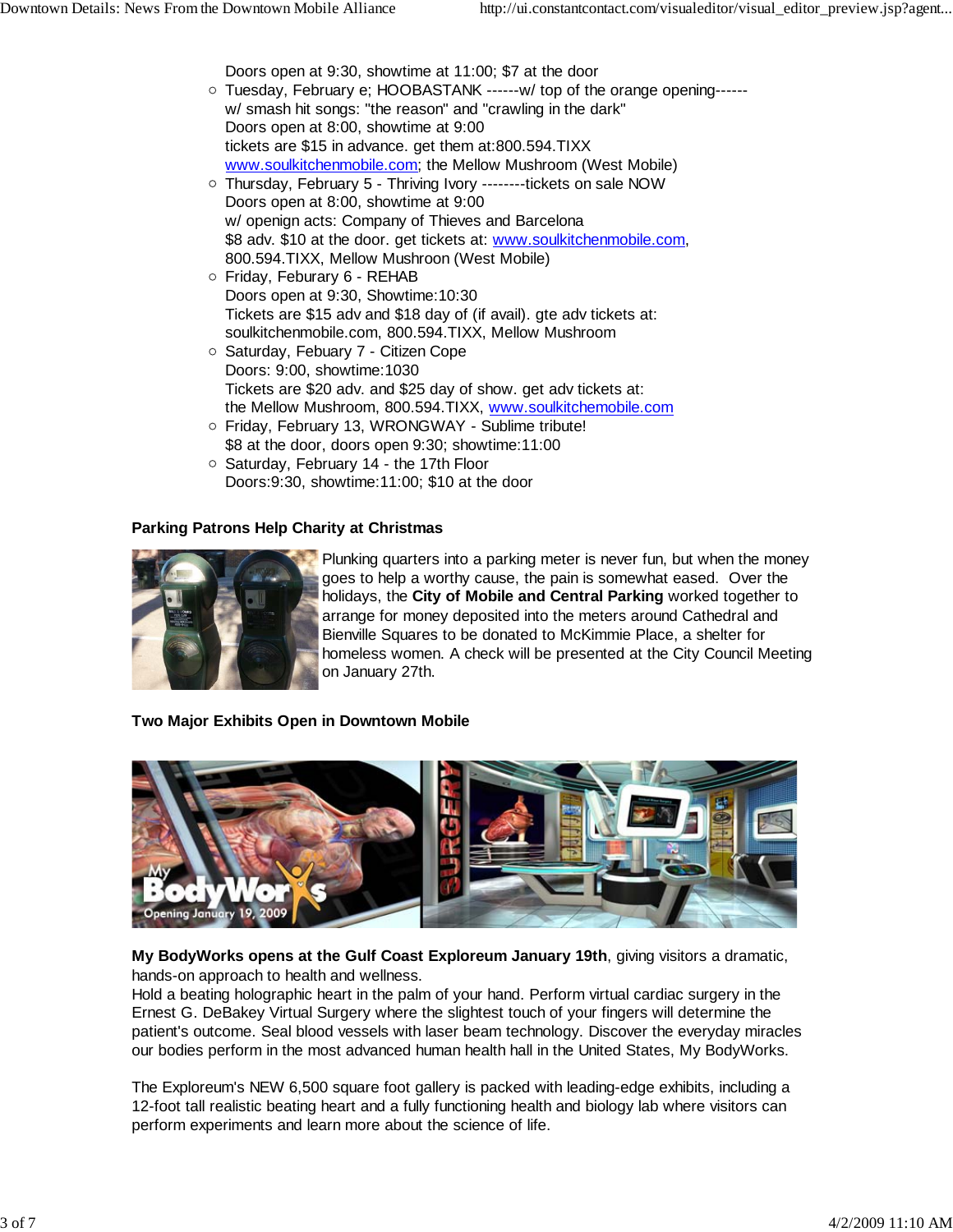#### For My BodyWorks Details

**Dead Men Tell No Tales but at the Museum of Mobile there are plenty of tales to tell when "Pirates" opens on January 18, 2009**. This exhibition made possible by the Museum of Arts & Sciences in Daytona Beach, provides an historic account of some of the more famous Pirates of Florida's East Coast. Such legendary pirates as Edward Teach, A.K.A. Black Beard and others who plied the coastal waters of Florida in search of treasure primarily during the 16th through the 18th centuries, are noted.



For more than three centuries, pirates and piracy

thrived and flourished in our own back yard - the Gulf Coast. Marvelous tales abound of swashbuckling encounters involving rogues like Gambi, Lafitte, de Graaf, and Scott. An English pirate attack against our own Dauphin Island in 1711 brings home the point that piracy affected and influenced local culture, economy, and society from the 17th to the early 19th century.

#### For "Pirates" Details

#### **Downtown Beautification Continues**



With the bitter temperatures we've been experiencing lately, gardening might be the last thing on your mind, but for the BID Services crew, this is the best time of year to plant large trees. Four Sweet Bay Magnolias were planted along Conception Street and nine Zelkovas were planted on Conti. These trees, provided through a grant from Keep Mobile Beautiful, replace the last of the ones lost from Hurricanes Ivan and Katrina and will have a big impact on the streetscape when they leaf out in the Spring.

But we don't have to wait until Spring for great color along our streets. Kristie Cade, our

horticulturist, has planted tree wells along Dauphin Street with flowers that seem to take the chill off even the coldest January day. This current planting is one of the four seasonal installations that will happen throughout the year. Kristie and the Crew of Stewards work in all sorts of weather to plant and then maintain the flowers.

Soon the daffodils will be blooming and we'll know that warmer weather can't be far behind!

#### **Engaging the Next Generation**

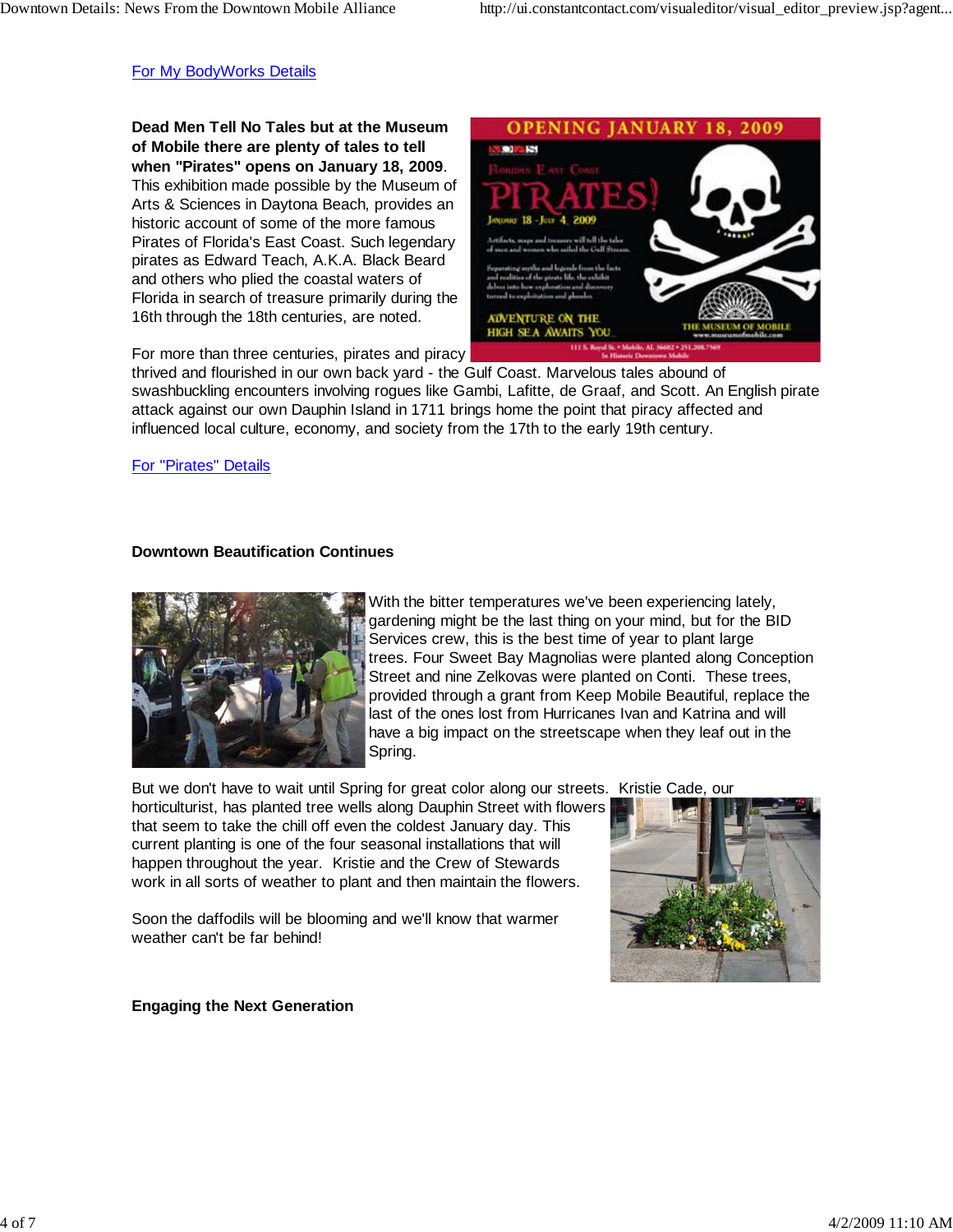

If you are between the ages of 21 and 39, you have a part to play and a party to attend! Mobile County Commissioner Merceria Ludgood, in partnership with Mobile United, Mobile Arts Council, Volunteer Mobile, Centre for the Living Arts and Mobile Bay Young Professionals, LLC, invites you to **Engaging the Next Generation,** a showcase of community-based organizations.

> **Thursday, January 22, 2009 6:30 - 8:30 p.m. Space 301 301 Conti Street**

**Food, beverage and live music** will be provided. If you are able to attend, please email sforbus@mobileunited.org.

# **Downtown Doings**

**Some Upcoming Events** 

## *January 22 - ANNUAL MEETING: FRIENDS OF MOBILE PUBLIC LIBRARY***,** *featuring Rick Bragg.**7 PM*.

Mobile Public Library, Ben May Main Library, Bernheim Hall (701 Government St) Members/ free (Memberships available at the door: adults/ \$30; students/ \$5.) Contact: 251-208-7902 (Amber Guy)

## *Through June 7 Grand Canyon Adventure: River at Risk*

The Gulf Coast Exploreum Science Center and IMAX Dome Theater will feature an amazing white-water trip down the Colorado River. Set against the immense backdrop of the majestic Grand Canyon, Grand Canyon Adventure will take IMAX® Theatre audiences on an exhilarating river-rafting adventure in the company of a team of explorers who are committed to bringing awareness to global water issues. Grand Canyon Adventure Details





## *Through February 25 - Winter Wednesday at Bellingrath Gardens*;

*Wednesdays at 10:30 a.m. at Bellingrath Gardens and Home* Winter is never bleak at Bellingrath Gardens and Home! Designed to give visitors a unique look at Bellingrath through its distinct history, winter gardens and showcasing local and regional experts on plant care, Winter Wednesdays at Bellingrath is the perfect place to bring a friend and spend time among 65 acres of blooms! Topics cover everything from proper Rose Pruning to examining the Bellingrath extensive Silver Collection. Free for members, \$15 for non-members

For registration, contact bellingrath@bellingrath.org.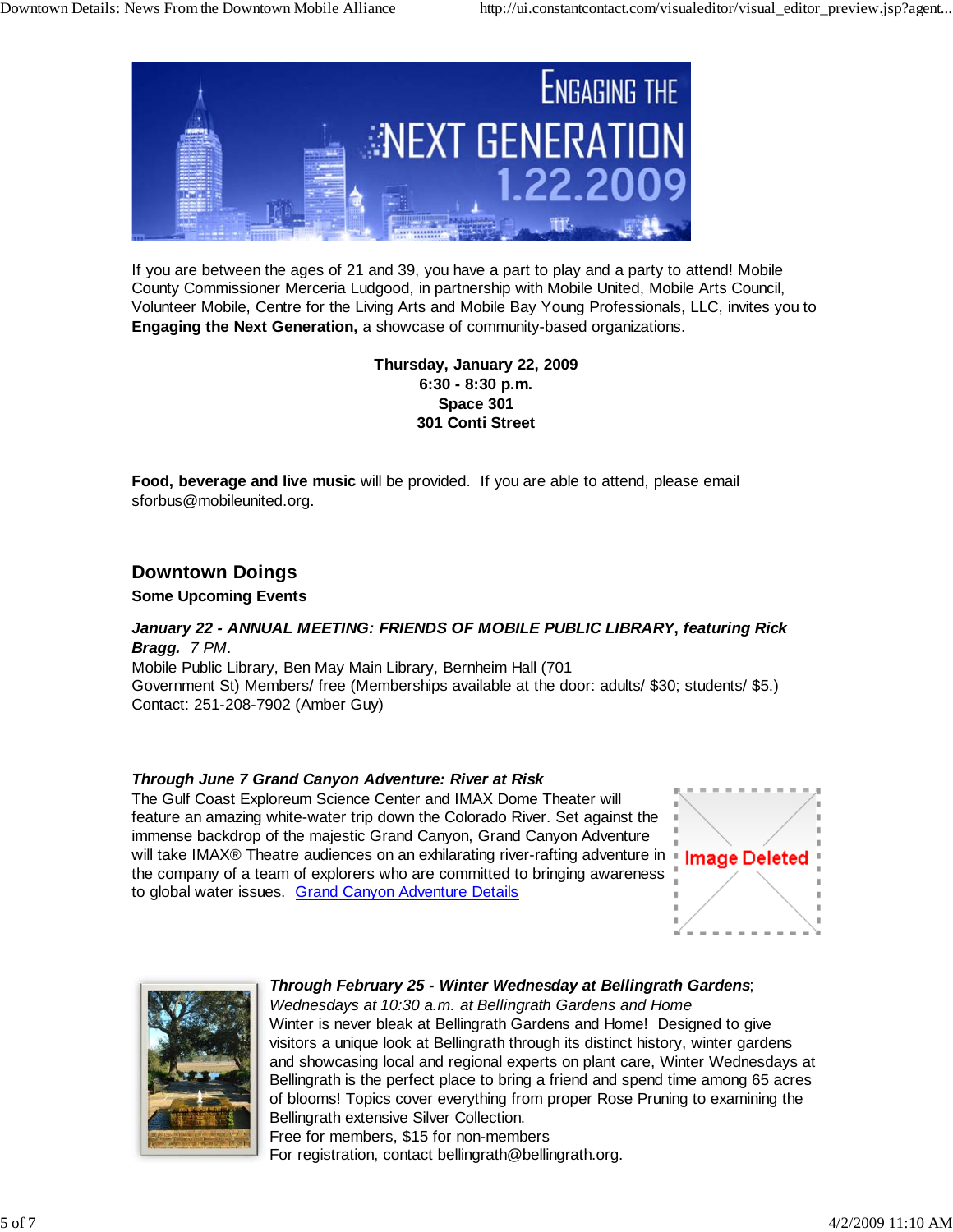*Through March 8 - Glass Unexpected, Space 301, 301 Conti Street*. An exhibit featuring 22 artists who are uniquely using glass in works the viewers will find intriguing and captivating. Space 301

*Through January 31 - NEW BEGINNINGS*, Cathedral Square Gallery. Works by more than 60 local artists. 612 Dauphin St. Contact: 251-694-0278/ lhall699@aol.com

## *Through January 30 - MORE THAN MARDI GRAS, SOME PAGES AND 2008 BOYS & GIRLS CLUBS NATIONAL FINE ARTS EXHIBIT*, *Mobile Arts Council, 318 Dauphin Street.*

Three exhibitions: works by artists from the Mirth Company (Kelly Boyd, B.C. Ellis, Tuck Hayward, Eugene Lombard, Peggy Lombard, Caleb "Sheesh" Morris and Jaton D. Yonge); a retrospective of the typography and letterpress printing of Ian Leonard Robertson; art by members of the Boys & Girls Clubs of South Alabama. Contact: 251-432-9796

## *Through January 29 - YOUNG @ HEART*



*Crescent Theater, 208 Dauphin Street* 6 & 8:30 PM; 6 PM \$6; 8:30 PM/ \$8. Contact: 251-438-2005 www.crescenttheater.com www.myspace.com/crescenttheater

## *January 31 - Mobile Opera Presents "Songs of the South," 7:30 p.m., Saenger Theatre*

For one night only, Mobile Opera presents an inspiring evening of American music with a familiar "southern" accent. Join us as a full stage of talented people sing and play some tunes with roots in the American South. "Songs of the South" brings together some of our beloved musical treasures including songs from country music, New Orleans jazz and blues, bluegrass, traditional folk, choral hymns and Alabama favorites. Mobile Opera



*February 7 - Cruise Show 2009, 10 a.m. until 3 p.m., Arthur Outlaw Mobile Convention Center* The **free** Cruise Show is a multi-cruise line extravaganza, with Springdale Travel's Cruise Specialists on-site to help you plan the vacation of your dreams. Cruise line representatives will be on hand to give you the best travel prices for 2009 including "day-of-show" specials, travel discounts, cabin upgrades and much more. Door prizes will be given away throughout the day and a grand prize of a